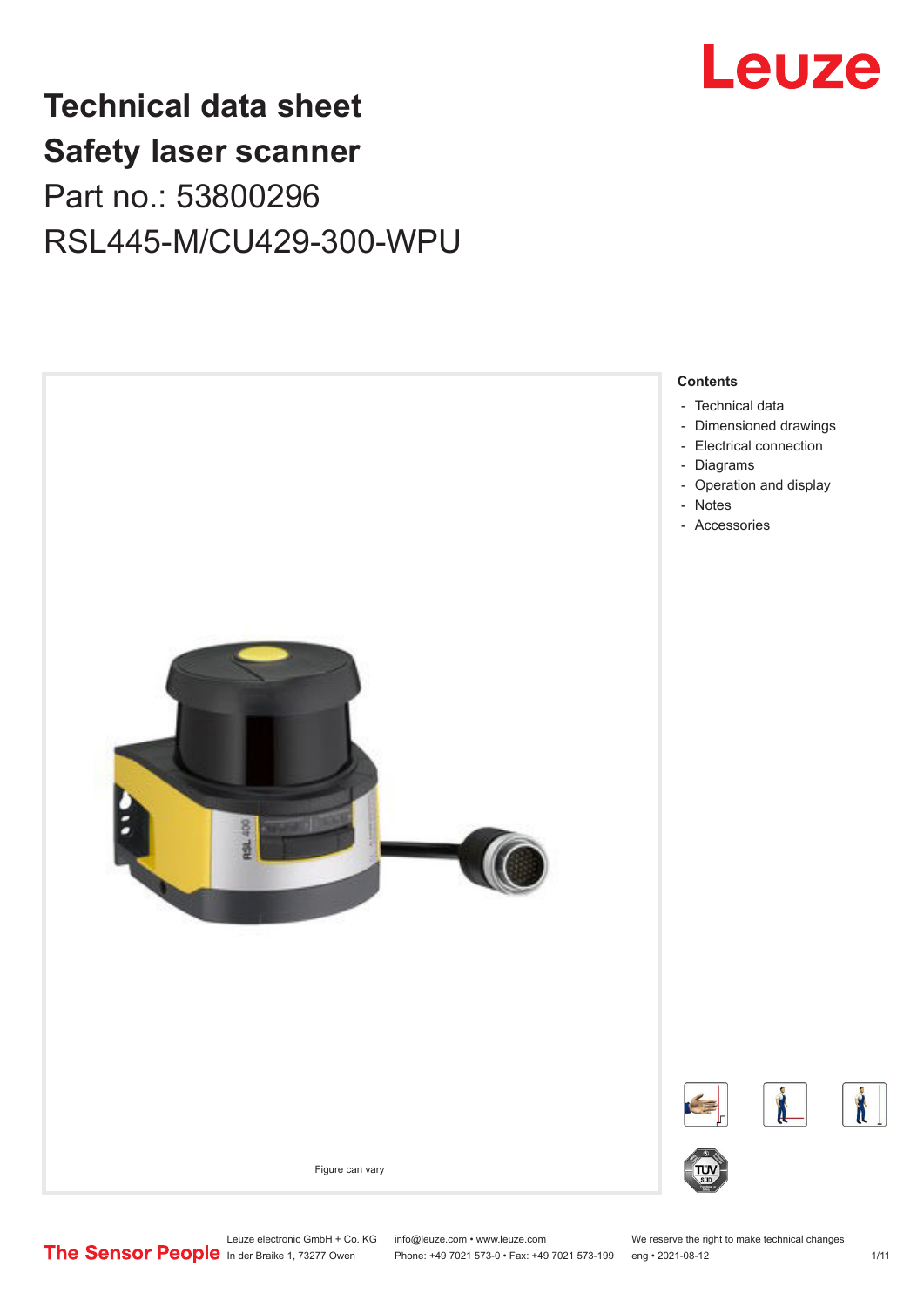## <span id="page-1-0"></span>**Technical data**

# Leuze

#### **Basic data**

| Dasiy yata                                       |                                                             |
|--------------------------------------------------|-------------------------------------------------------------|
| <b>Series</b>                                    | <b>RSL 400</b>                                              |
| <b>Application</b>                               | Mobile danger zone guarding                                 |
|                                                  | Mobile side guarding                                        |
|                                                  | Stationary access guarding                                  |
|                                                  | Stationary danger zone guarding                             |
|                                                  |                                                             |
| <b>Special version</b>                           |                                                             |
| <b>Special version</b>                           | Measurement data output optimized for<br>vehicle navigation |
| <b>Functions</b>                                 |                                                             |
| <b>Functions</b>                                 | Data output, configurable                                   |
|                                                  | Dynamic contactor monitoring (EDM),<br>selectable           |
|                                                  | E-stop linkage                                              |
|                                                  | Four-field mode                                             |
|                                                  | Resolution, selectable                                      |
|                                                  | Safe time delay, internal                                   |
| <b>Characteristic parameters</b>                 |                                                             |
|                                                  | 3, IEC/EN 61496                                             |
| <b>Type</b><br><b>SIL</b>                        | 2, IEC 61508                                                |
| <b>SILCL</b>                                     | 2, IEC/EN 62061                                             |
| Performance Level (PL)                           | d, EN ISO 13849-1                                           |
| $PFH_{D}$                                        | 0.00000009 per hour                                         |
| PFH <sub>D</sub>                                 | 9E-08 per hour                                              |
|                                                  |                                                             |
| Mission time T <sub>M</sub>                      | 20 years, EN ISO 13849-1<br>3, EN ISO 13849                 |
| Category                                         |                                                             |
| <b>Protective field data</b>                     |                                                             |
| <b>Scanning angle</b>                            | 270°                                                        |
| Minimum adjustable range                         | 50 mm                                                       |
| Number of field pairs, reversible                | Up to $100$                                                 |
| Number of quads, reversible                      | 50                                                          |
| <b>Number of protective functions</b>            | 2 Piece(s)                                                  |
| Number of independent sensor confi-<br>gurations | Up to 10                                                    |
| Diffuse reflection, min.                         | 1.8%                                                        |
| <b>Operating range</b>                           | 04.5m                                                       |
| <b>Warning field data</b>                        |                                                             |
| Number of field pairs                            | Up to 100                                                   |
| <b>Operating range</b>                           | $020$ m                                                     |
| <b>Object size</b>                               | 150 mm x 150 mm                                             |
| Diffuse reflection, min.                         | 10 %                                                        |
| <b>Optical data</b>                              |                                                             |
| <b>Light source</b>                              | Laser, Infrared                                             |
| Laser light wavelength                           | 905 nm                                                      |
| Laser class                                      | 1, IEC/EN 60825-1:2014                                      |
| <b>Transmitted-signal shape</b>                  | Pulsed                                                      |
| <b>Repetition frequency</b>                      | 90 kHz                                                      |
|                                                  |                                                             |

#### **Measurement data on range** 0 ... 50 m, Diffuse reflection > 90% **Preflection** 20 % **Angle 2015 Angle 2018 Contract 2019 Contract 2019 Contract 2019 Contract 2019 Contract 2019 Contract 2019 Contract 2019 Contract 2019 Contract 2019 Contract 2019 Contract 2019 Contract 2019 Con Distance resolution, radial** 1 mm **Distance resolution, lateral 1997 D Systematic measurement error Dmeas**  min.: -20 mm typ.: -10 mm max.: 0 mm<br />(Diffuse reflection: 1.8% … retro-reflector Measurement range: 0.2 … 25 m) **Measurement value noise** 10 mm, 1 σ (• Diffuse reflection: 1.8% … 20% Measurement range: 0 … 9 m • Diffuse reflection: 20% … retroreflector Measurement range: 0 … 25 m) **Last (H x W), 10 m** 60 mm x 13 mm **Laspot (H x W), 20 m** 165 mm x 24 mm **Laser spot (H x W), 30 m** 265 mm x 40 mm **Laser spot (H x W), 40 m** 285 mm x 57 mm **Electrical data Protective circuit** Covervoltage protection **Performance data** ply voltage U<sub>B</sub> 24 V, DC, -30 ... 20 % **Current consumption (without load),**  700 mA, (use power supply unit with 3 A) **Power consumption, max.** 17 W, For 24 V, plus output load **Outputs Number of safety-related switching** 4 Piece(s) **outputs (OSSDs) Safetyrelated switching outputs Type** Safety-related switching output OSSD witching voltage high, min. 20.8 V witching voltage low, max. 2 V **Voltage type** DC **Safety-related switching output 1 Assignment** Connection 1, pin 4 **Switching element** Transistor, PNP **Safety-related switching output 2 Assignment** Connection 1, pin 5 **Switching element** Transistor, PNP **Safety-related switching output 3 Assignment** Connection 1, pin 26 **Switching element** Transistor, PNP **Safety-related switching output 4 Assignment** Connection 1, pin 27 **Switching element** Transistor, PNP **Serinterface Type** Bluetooth, USB

| <b>Bluetooth</b>            |                                 |
|-----------------------------|---------------------------------|
| <b>Function</b>             | Configuration/parametering      |
| <b>Frequency band</b>       | 2,400  2,483.5 MHz              |
| Radiated transmitting power | Max. 4.5 dBm (2.82 mW), class 2 |

Leuze electronic GmbH + Co. KG info@leuze.com • www.leuze.com We reserve the right to make technical changes<br>
The Sensor People in der Braike 1, 73277 Owen Phone: +49 7021 573-0 • Fax: +49 7021 573-199 eng • 2021-08-12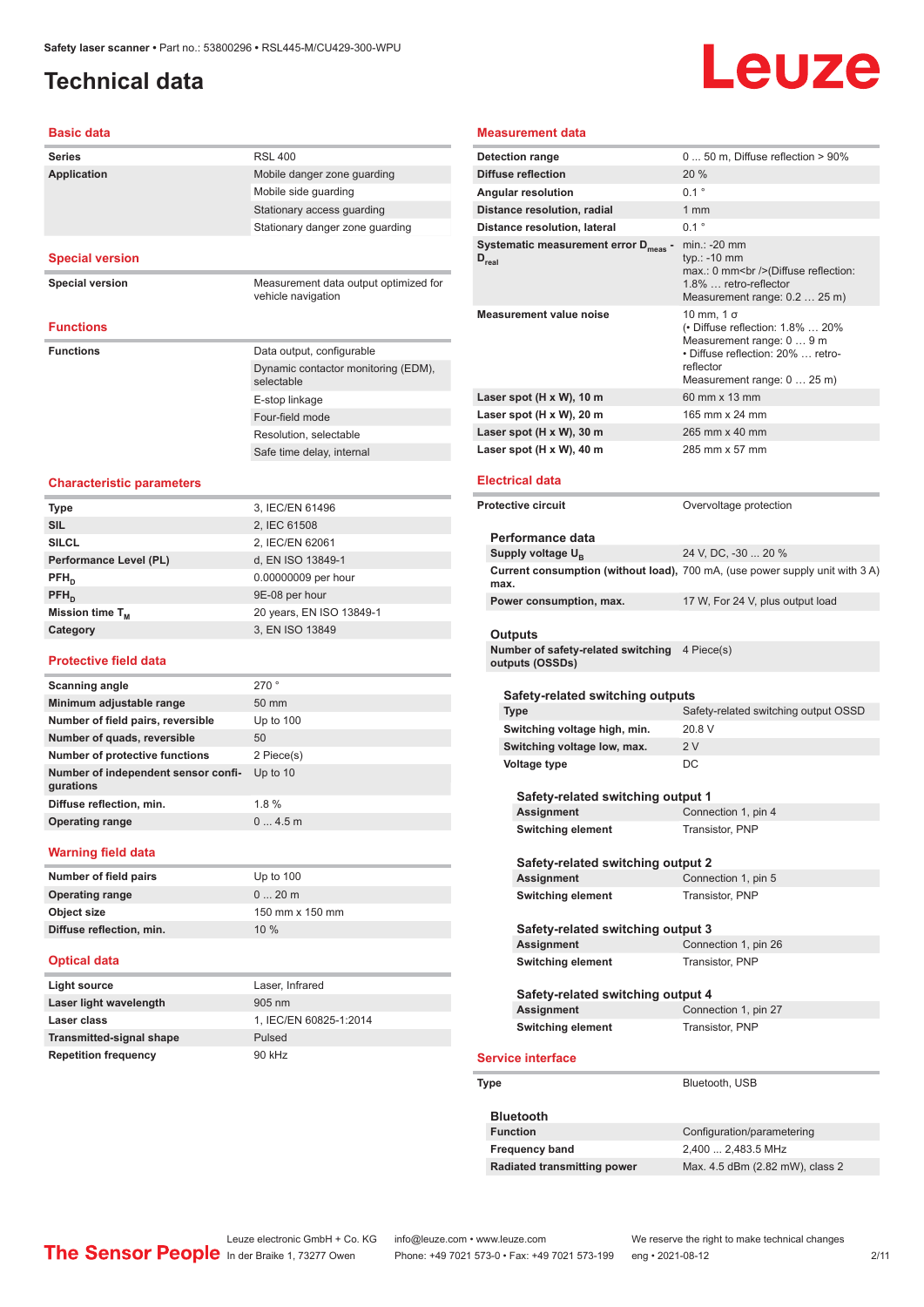## **Technical data**

# Leuze

| USB                          |                                                                        |
|------------------------------|------------------------------------------------------------------------|
| <b>Function</b>              | Configuration/parametering                                             |
| Connection                   | USB 2.0 mini-B, socket                                                 |
| Transmission speed, max.     | 12 Mbit/s                                                              |
| Cable length                 | $\leq$ 5m<br>Longer cable lengths are possible using<br>active cables. |
| <b>Connection</b>            |                                                                        |
| <b>Number of connections</b> | 2 Piece(s)                                                             |
|                              |                                                                        |
| <b>Connection 1</b>          |                                                                        |
| <b>Function</b>              | Machine interface                                                      |
| <b>Type of connection</b>    | Cable with connector                                                   |
| Cable length                 | 300 mm                                                                 |
| <b>Sheathing material</b>    | <b>PVC</b>                                                             |
| Cable color                  | <b>Black</b>                                                           |
| Wire cross section supply    | $1 \text{ mm}^2$                                                       |
| Wire cross section signals   | $0.14 \, \text{mm}^2$                                                  |
| <b>Thread size</b>           | M30                                                                    |
| <b>Type</b>                  | Male                                                                   |
| <b>Material</b>              | Plastic                                                                |
| No. of pins                  | 30 -pin                                                                |
|                              |                                                                        |
| <b>Connection 2</b>          |                                                                        |
| <b>Function</b>              | Data interface                                                         |
| Type of connection           | Connector                                                              |
| <b>Thread size</b>           | M12                                                                    |
| Type                         | Female                                                                 |
| <b>Material</b>              | Metal                                                                  |
| No. of pins                  | 4-pin                                                                  |
| Encoding                     | D-coded                                                                |
|                              |                                                                        |
| <b>Cable properties</b>      |                                                                        |
| Cable resistance, max.       | 15 $\Omega$                                                            |
|                              |                                                                        |
| <b>Mechanical data</b>       |                                                                        |
| Dimension (W x H x L)        | 140 mm x 149 mm x 140 mm                                               |
| <b>Housing material</b>      | Metal                                                                  |
|                              | Plastic                                                                |
| <b>Metal housing</b>         | Diecast zinc                                                           |
| Lens cover material          | Plastic/PC                                                             |
| Net weight                   | 3,000 g                                                                |
| <b>Housing color</b>         | Yellow, RAL 1021                                                       |
| <b>Type of fastening</b>     | Mounting plate                                                         |

#### **Operation and display**

| Type of display              | Alphanumerical display |  |
|------------------------------|------------------------|--|
|                              | <b>LED</b> indicator   |  |
| <b>Number of LEDs</b>        | 6 Piece(s)             |  |
| <b>Type of configuration</b> | Software Sensor Studio |  |
| <b>Operational controls</b>  | Software Sensor Studio |  |
|                              |                        |  |

#### **Environmental data**

| Ambient temperature, operation                                     | 050 °C         |
|--------------------------------------------------------------------|----------------|
| Ambient temperature, storage                                       | $-20$ 60 °C    |
| Relative humidity (non-condensing)                                 | 1595%          |
| <b>Certifications</b>                                              |                |
| Degree of protection                                               | IP 65          |
| <b>Protection class</b>                                            | III, EN 61140  |
| <b>Certifications</b>                                              | TÜV Süd        |
| Test procedure for EMC in accordance DIN 40839-1/3                 |                |
| with standard                                                      | EN 61496-1     |
| Test procedure for oscillation in<br>accordance with standard      | EN 60068-2-6   |
| Test procedure for continuous shock<br>in accordance with standard | IEC 60068-2-29 |

US 7,656,917 B US 7,696,468 B US 8,520,221 B

**US patents** US 10,304,307B

## **Classification**

| <b>Customs tariff number</b> | 85365019 |
|------------------------------|----------|
| eCl@ss 5.1.4                 | 27272705 |
| $eC/\omega$ ss 8.0           | 27272705 |
| eCl@ss 9.0                   | 27272705 |
| eCl@ss 10.0                  | 27272705 |
| eCl@ss 11.0                  | 27272705 |
| <b>ETIM 5.0</b>              | EC002550 |
| <b>ETIM 6.0</b>              | EC002550 |
| <b>ETIM 7.0</b>              | EC002550 |

Through-hole mounting Via optional mounting device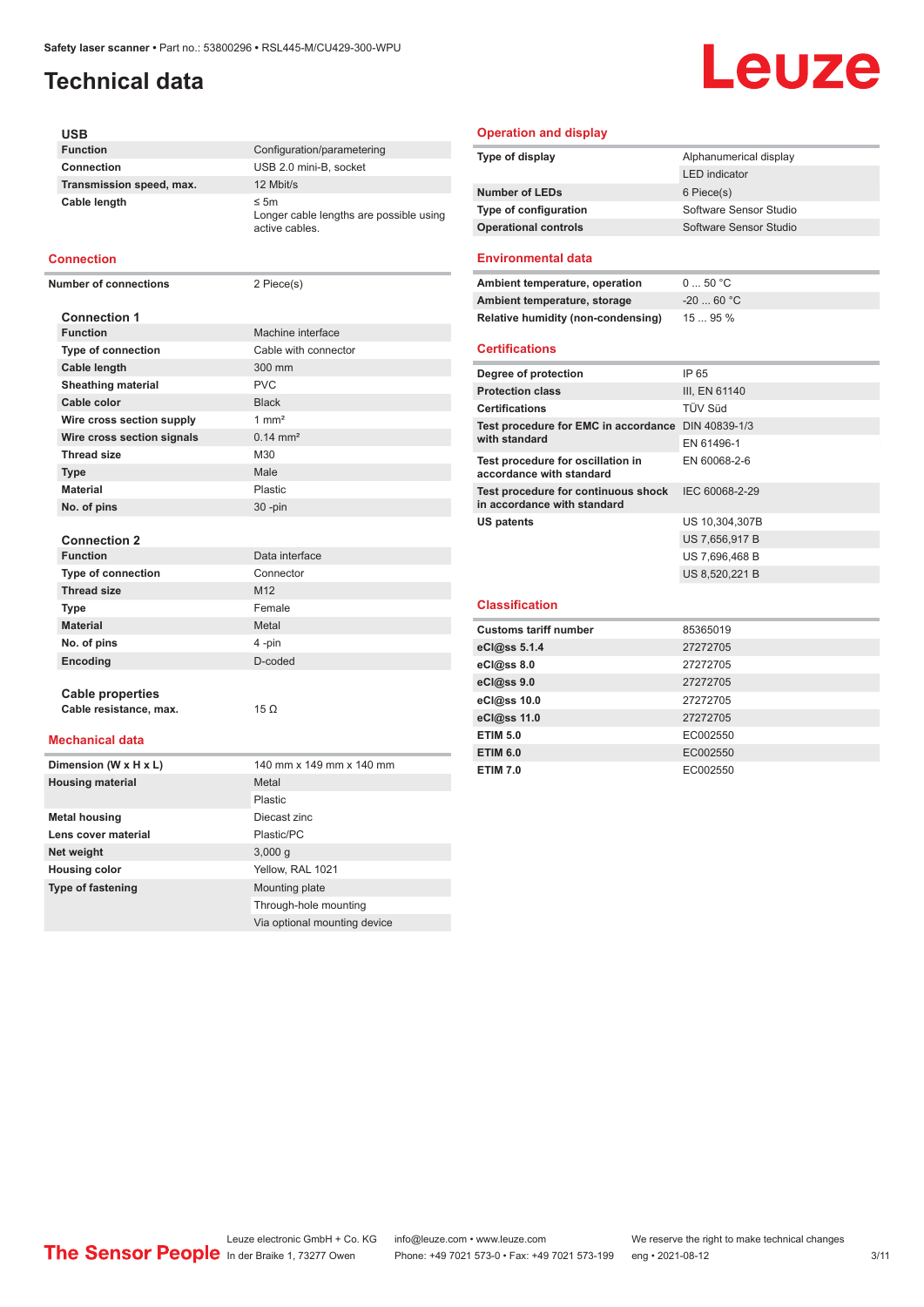### <span id="page-3-0"></span>**Dimensioned drawings**

All dimensions in millimeters

Dimensions safety laser scanner with connection unit









1 Scan level

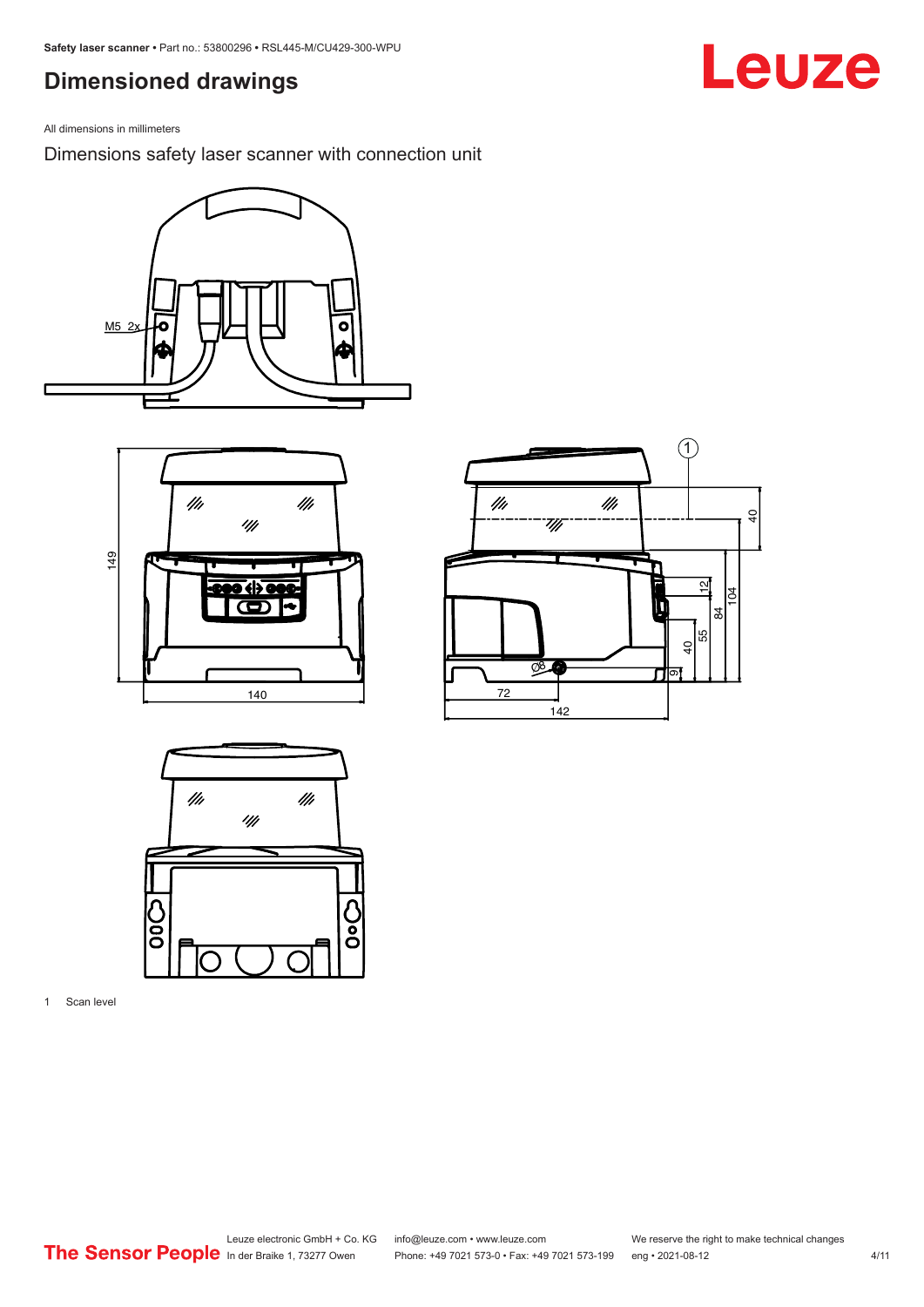### **Dimensioned drawings**

Mounting dimensions safety laser scanner with connection unit



Minimum space requirements for installation and replacement of scanner unit

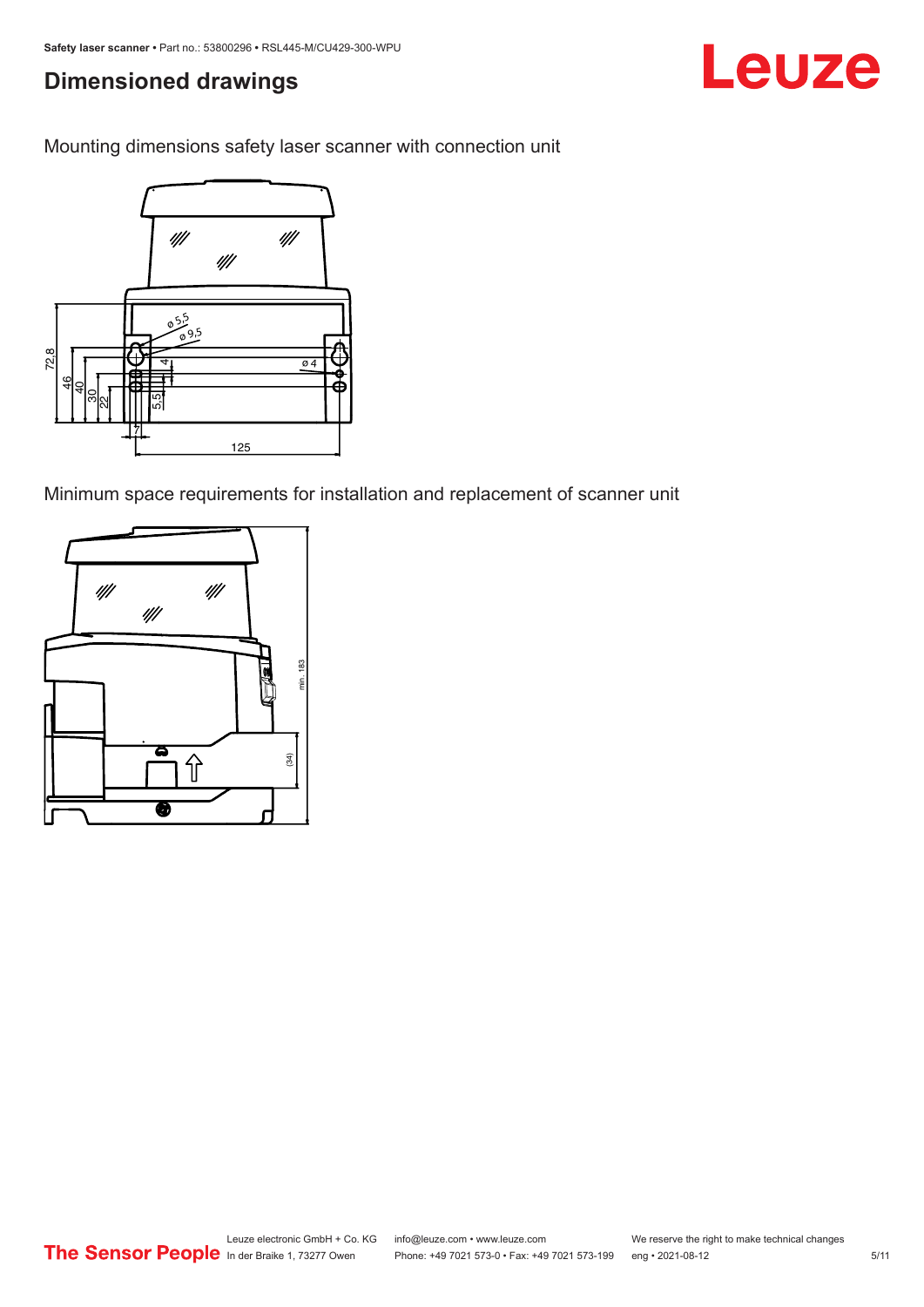### <span id="page-5-0"></span>**Dimensioned drawings**

# Leuze

Dimensions of scanning range



1 Reference point for distance measurement and protective field radius

## **Electrical connection**

#### **Connection 1**

| <b>Function</b>            | Machine interface    |
|----------------------------|----------------------|
| Type of connection         | Cable with connector |
| Cable length               | 300 mm               |
| <b>Sheathing material</b>  | <b>PVC</b>           |
| Cable color                | <b>Black</b>         |
| Wire cross section supply  | $1 \text{ mm}^2$     |
| Wire cross section signals | $0.14 \text{ mm}^2$  |
| <b>Thread size</b>         | M30                  |
| <b>Type</b>                | Male                 |
| <b>Material</b>            | Plastic              |
| No. of pins                | $30 - pin$           |
| <b>Connector housing</b>   | <b>FE/SHIELD</b>     |

#### **Pin Pin assignment Conductor Conductor Color**

| <b>Conductor cold</b> |  |  |
|-----------------------|--|--|
|                       |  |  |
|                       |  |  |

| 1              | RES1            | White          |
|----------------|-----------------|----------------|
| $\overline{2}$ | $+24V$          | <b>Brown</b>   |
| 3              | EA1             | Green          |
| $\overline{4}$ | OSSDA1          | Gray           |
| 5              | OSSDA2          | Pink           |
| 6              | <b>MELD</b>     | Red            |
| $\overline{7}$ | A1              | Yellow         |
| 8              | F1              | <b>Black</b>   |
| 9              | F <sub>2</sub>  | Violet         |
| 10             | F <sub>3</sub>  | Gray / Pink    |
| 11             | F <sub>4</sub>  | Blue / Red     |
| 12             | F <sub>5</sub>  | Green / White  |
| 13             | SE <sub>1</sub> | Brown / Green  |
| 14             | SE <sub>2</sub> | White / Yellow |
| 15             | A2              | Brown / Yellow |
| 16             | A3              | Gray / White   |

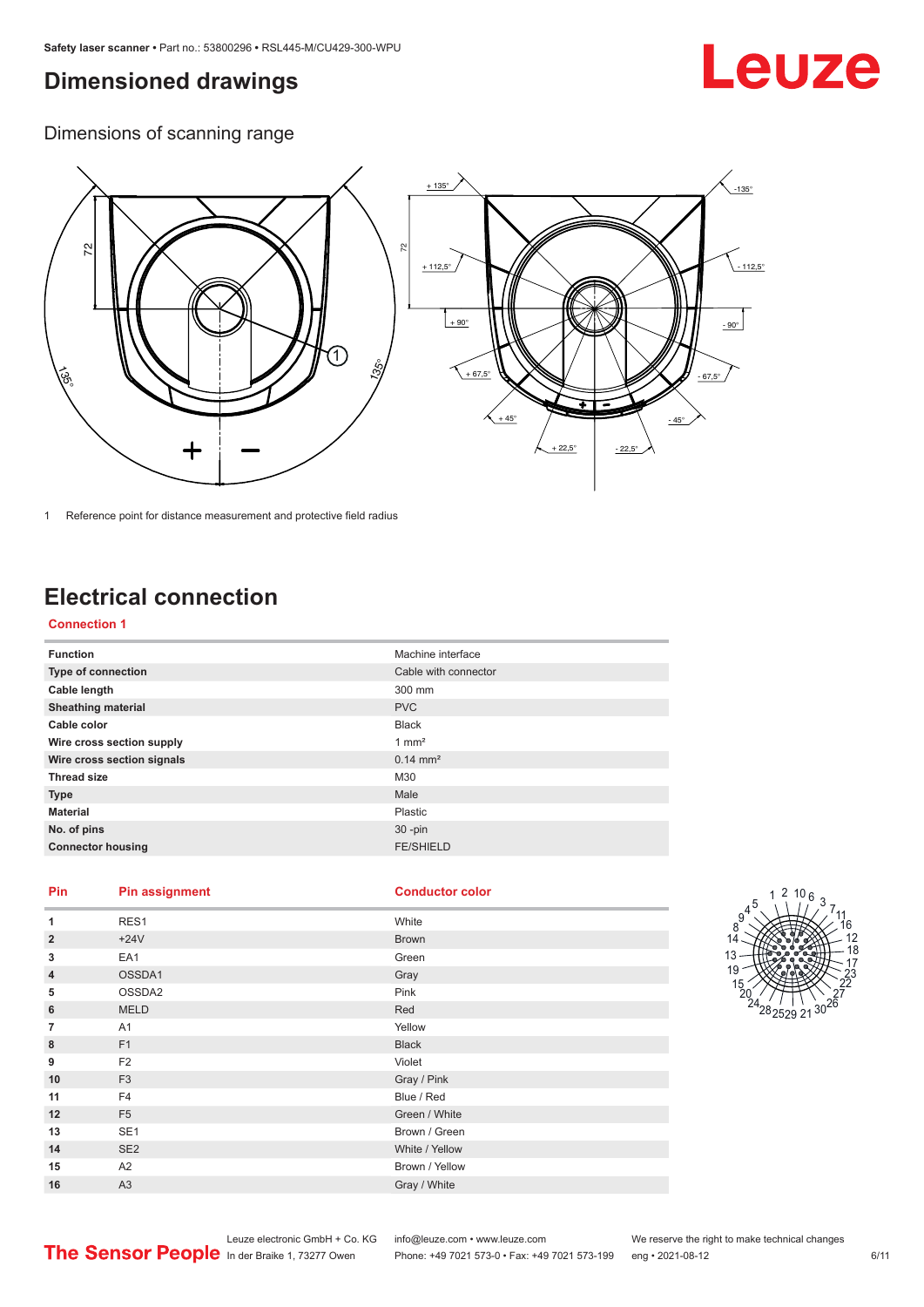#### **Electrical connection**

| <b>Pin</b> | <b>Pin assignment</b> | <b>Conductor color</b> |
|------------|-----------------------|------------------------|
| 17         | A4                    | Brown / Gray           |
| 18         | EA <sub>2</sub>       | Pink / White           |
| 19         | EA3                   | Brown / Pink           |
| 20         | EA4                   | Blue / White           |
| 21         | F <sub>6</sub>        | Blue / Brown           |
| 22         | F7                    | Red / White            |
| 23         | F <sub>8</sub>        | Brown / Red            |
| 24         | F <sub>9</sub>        | Black / White          |
| 25         | F <sub>10</sub>       | Black / Brown          |
| 26         | OSSDB1                | Gray / Yellow          |
| 27         | OSSDB <sub>2</sub>    | Green / Pink           |
| 28         | n.c.                  |                        |
| 29         | GND / Ground          | Blue                   |
| 30         | RES <sub>2</sub>      | Gray / Green           |

#### **Connection 2**

| <b>Function</b>          | Data interface   |
|--------------------------|------------------|
| Type of connection       | Connector        |
| <b>Thread size</b>       | M12              |
| <b>Type</b>              | Female           |
| <b>Material</b>          | Metal            |
| No. of pins              | 4-pin            |
| Encoding                 | D-coded          |
| <b>Connector housing</b> | <b>FE/SHIELD</b> |

| Pin     | <b>Pin assignment</b> | <b>Conductor color</b> |  |
|---------|-----------------------|------------------------|--|
|         | TD+                   | Yellow                 |  |
| ຳ       | $RD+$                 | White                  |  |
| ,<br>۰J | TD-                   | Orange                 |  |
|         | RD-                   | <b>Blue</b>            |  |
| 5       |                       |                        |  |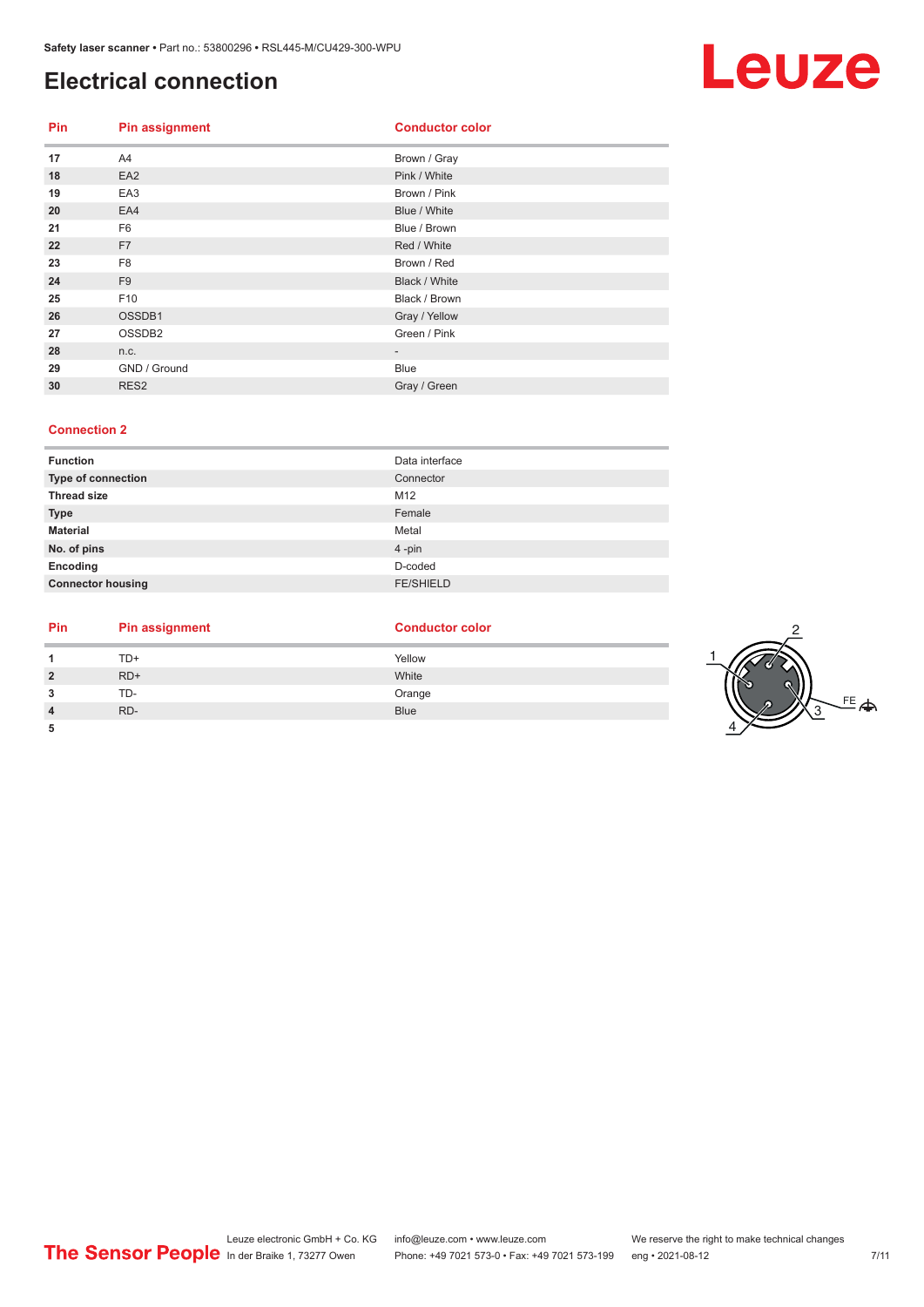### <span id="page-7-0"></span>**Diagrams**





2 Signal strength

3 Retro-reflector film

4 White surface

The figure shows a typical curve of the signal strength transmitted by the safety sensor as a function of the measured object distance and

## **Operation and display**

| <b>LED</b>     | <b>Display</b>           | <b>Meaning</b>                                                                                                           |
|----------------|--------------------------|--------------------------------------------------------------------------------------------------------------------------|
| -1             | Off                      | Device switched off                                                                                                      |
|                | Red, continuous light    | OSSD off                                                                                                                 |
|                | Red, flashing            | Error                                                                                                                    |
|                | Green, continuous light  | OSSD on                                                                                                                  |
| $\overline{2}$ | Off                      | RES deactivated or RES activated and released                                                                            |
|                | Yellow, flashing         | Protective field occupied                                                                                                |
|                | Yellow, continuous light | RES activated and blocked but ready to be unlocked - protective field<br>free and linked sensor is enabled if applicable |
| 3              | Off                      | Free warning field                                                                                                       |
|                | Blue, continuous light   | Warning field interrupted                                                                                                |
| $\overline{4}$ | Off                      | Free warning field                                                                                                       |
|                | Blue, continuous light   | Warning field interrupted                                                                                                |
| 5              | Off                      | RES deactivated or RES activated and released                                                                            |
|                | Yellow, flashing         | Protective field occupied                                                                                                |
|                | Yellow, continuous light | RES activated and blocked but ready to be unlocked - protective field<br>free and linked sensor is enabled if applicable |
| 6              | Off                      | Device switched off                                                                                                      |
|                | Red, continuous light    | OSSD off                                                                                                                 |
|                | Red, flashing            | Error                                                                                                                    |
|                | Green, continuous light  | OSSD on                                                                                                                  |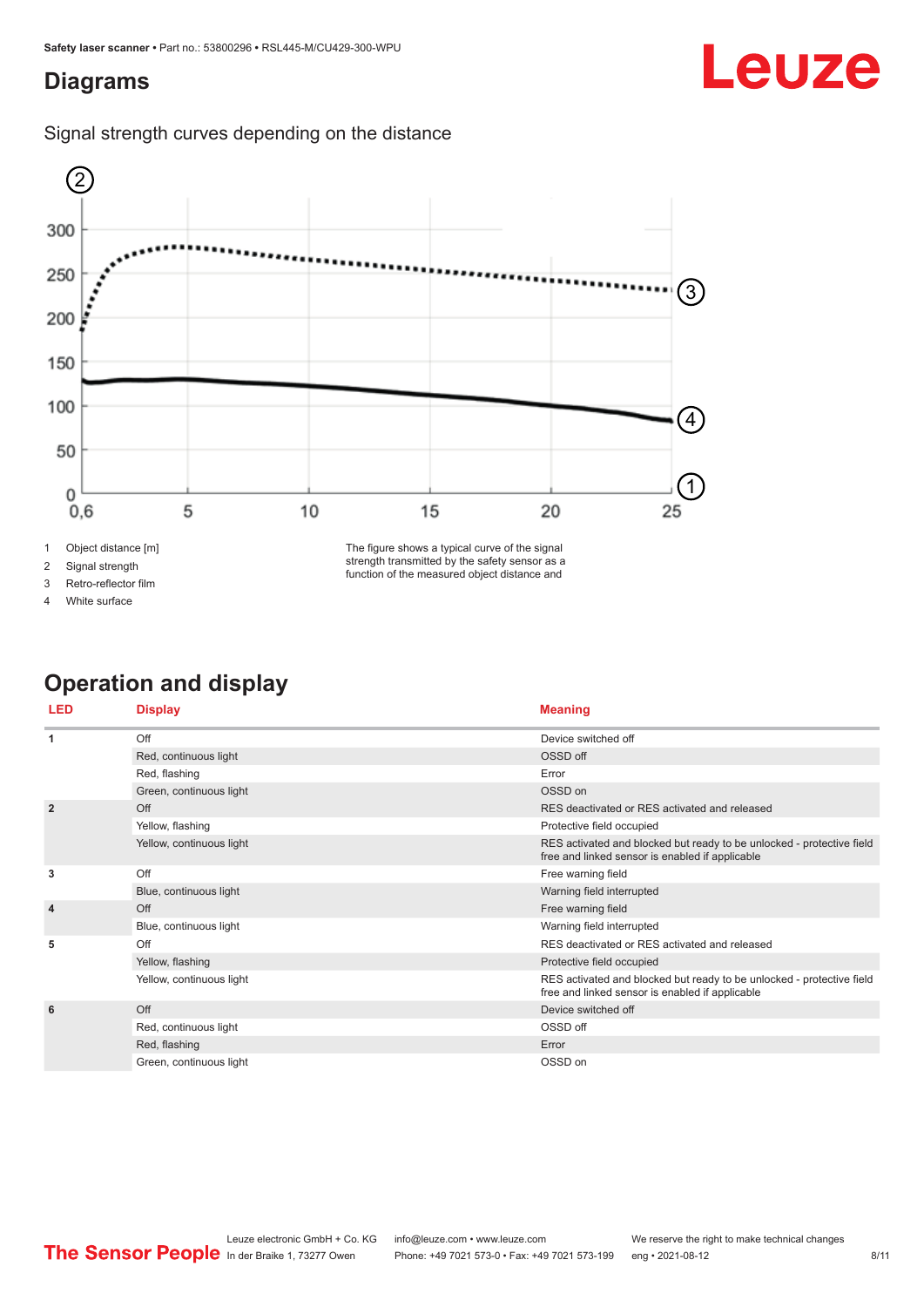#### <span id="page-8-0"></span>**Notes**



#### **Observe intended use!**

 $\&$  The product may only be put into operation by competent persons.

 $\%$  Only use the product in accordance with its intended use.



#### **WARNING! INVISIBLE LASER RADIATION – CLASS 1 LASER PRODUCT**

The device satisfies the requirements of IEC 60825-1:2014 (EN 60825-1:2014) safety regulations for a product of **laser class 1** as well as the U.S. 21 CFR 1040.10 regulations with deviations corresponding to "Laser Notice No. 56" from May 8, 2019.

 $\&$  Observe the applicable statutory and local laser protection regulations.

 $\%$  The device must not be tampered with and must not be changed in any way. There are no user-serviceable parts inside the device. Repairs must only be performed by Leuze electronic GmbH + Co. KG.

#### **Accessories**

#### Connection technology - Connection cables

|                    | Part no. | <b>Designation</b>      | <b>Article</b>   | <b>Description</b>                                                                                                                                   |
|--------------------|----------|-------------------------|------------------|------------------------------------------------------------------------------------------------------------------------------------------------------|
| ◉<br><b>Report</b> | 50137269 | KD S-M30-30A-V1-<br>050 | Connection cable | Connection 1: Connector, M30, Axial, Female, 30 -pin<br>Connection 2: Open end<br>Shielded: Yes<br>Cable length: 5,000 mm<br>Sheathing material: PVC |

#### Connection technology - Interconnection cables

|   |              | Part no. | <b>Designation</b>                     | <b>Article</b>        | <b>Description</b>                                                                                                                                                                         |
|---|--------------|----------|----------------------------------------|-----------------------|--------------------------------------------------------------------------------------------------------------------------------------------------------------------------------------------|
|   | 世軍           | 50135081 | <b>KSS ET-M12-4A-</b><br>RJ45-A-P7-050 | Interconnection cable | Suitable for interface: Ethernet<br>Connection 1: Connector, M12, Axial, Male, D-coded, 4-pin<br>Connection 2: RJ45<br>Shielded: Yes<br>Cable length: 5,000 mm<br>Sheathing material: PUR  |
| C | the discrep- | 50135082 | <b>KSS ET-M12-4A-</b><br>RJ45-A-P7-100 | Interconnection cable | Suitable for interface: Ethernet<br>Connection 1: Connector, M12, Axial, Male, D-coded, 4-pin<br>Connection 2: RJ45<br>Shielded: Yes<br>Cable length: 10,000 mm<br>Sheathing material: PUR |
|   | U<br>U<br>U  | 50135083 | <b>KSS ET-M12-4A-</b><br>RJ45-A-P7-150 | Interconnection cable | Suitable for interface: Ethernet<br>Connection 1: Connector, M12, Axial, Male, D-coded, 4-pin<br>Connection 2: RJ45<br>Shielded: Yes<br>Cable length: 15,000 mm<br>Sheathing material: PUR |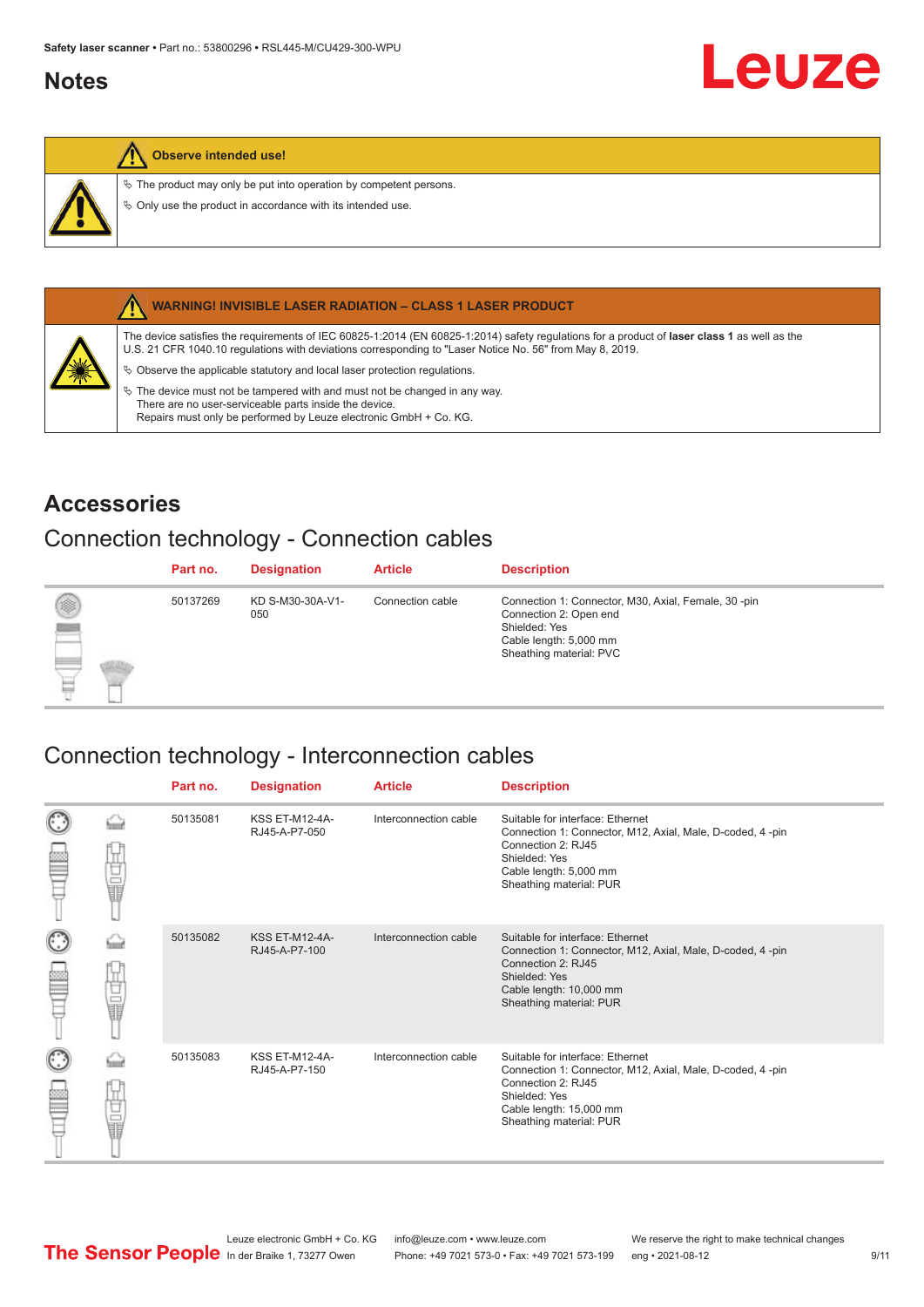## **Leuze**

## Mounting technology - Mounting brackets

| Part no. | <b>Designation</b> | <b>Article</b>   | <b>Description</b>                                                                                                                                                                                                                                                     |
|----------|--------------------|------------------|------------------------------------------------------------------------------------------------------------------------------------------------------------------------------------------------------------------------------------------------------------------------|
| 53800134 | <b>BT840M</b>      | Mounting bracket | Application: Mounting on chamfered 90° corner<br>Dimensions: 84.9 mm x 72 mm x 205.2 mm<br>Color: Yellow, RAL 1021<br>Type of fastening, at system: Through-hole mounting<br>Type of fastening, at device: Screw type<br>Material: Metal                               |
| 53800132 | <b>BTF815M</b>     | Mounting bracket | Application: Mounting bracket for floor mounting<br>Dimensions: 186 mm x 120 mm x 288 mm<br>Scan level height: 150 mm<br>Color: Yellow, RAL 1021<br>Type of fastening, at system: Through-hole mounting<br>Type of fastening, at device: Screw type<br>Material: Metal |
| 53800133 | BTF830M            | Mounting bracket | Application: Mounting bracket for floor mounting<br>Dimensions: 186 mm x 275 mm x 288 mm<br>Scan level height: 300 mm<br>Color: Yellow, RAL 1021<br>Type of fastening, at system: Through-hole mounting<br>Type of fastening, at device: Screw type<br>Material: Metal |

## Mounting

**Accessories**

| Part no. | <b>Designation</b> | <b>Article</b> | <b>Description</b>                                             |
|----------|--------------------|----------------|----------------------------------------------------------------|
| 53800131 | BTP800M            | Loop guard     | Dimensions: 160 mm x 169 mm<br>Color: Black<br>Material: Metal |

#### **General**

| Part no. | <b>Designation</b> | <b>Article</b> | <b>Description</b>                                                          |
|----------|--------------------|----------------|-----------------------------------------------------------------------------|
| 430400   | RS4-clean-Set1     | Cleaning set   | Number of cleaning cloths: 40 Piece(s)<br>Content of cleaning fluid: 150 ml |

#### Services

| Part no. | <b>Designation</b> | <b>Article</b>                                  | <b>Description</b>                                                                                                                                                                                                                                                                                                                                                                                                                                                                                      |
|----------|--------------------|-------------------------------------------------|---------------------------------------------------------------------------------------------------------------------------------------------------------------------------------------------------------------------------------------------------------------------------------------------------------------------------------------------------------------------------------------------------------------------------------------------------------------------------------------------------------|
| S981051  | CS40-I-141         | Safety inspection<br>"Safety laser<br>scanners" | Details: Checking of a safety laser scanner application in accordance with<br>current standards and guidelines. Inclusion of the device and machine data in<br>a database, production of a test log per application.<br>Conditions: It must be possible to stop the machine, support provided by<br>customer's employees and access to the machine for Leuze employees must<br>be ensured.<br>Restrictions: Travel costs and accommodation expenses charged separately<br>and according to expenditure. |